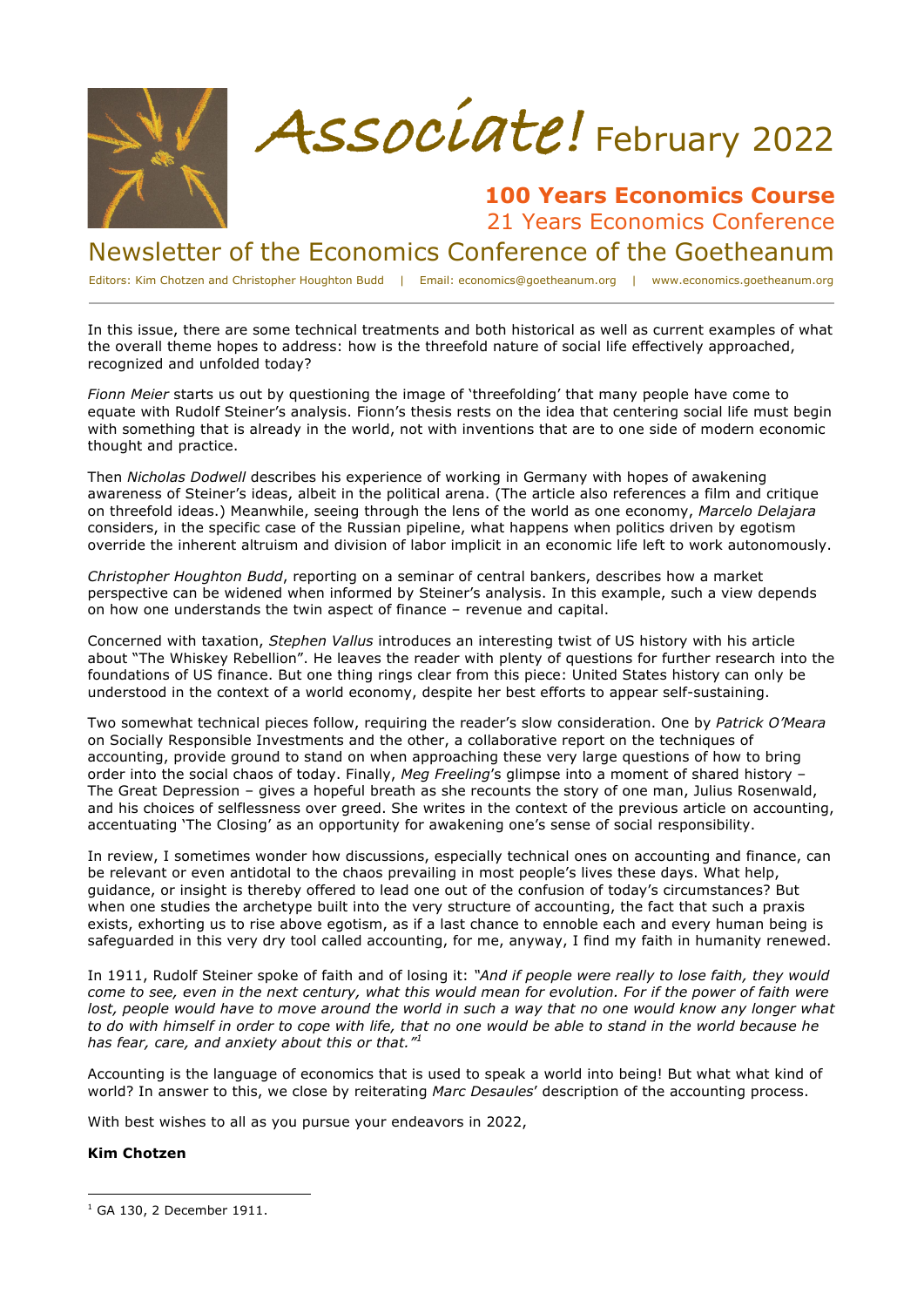

# **Threefold Society**

**Fog and Clarity: Understanding the Threefold Nature of Society** *Fionn Meier / Winterthur, Switzerland*

When Rudolf Steiner described the threefold nature of society he never distinguished between micro, meso and macro threefolding. However, in the German-speaking world (and probably also beyond) this concept is now a very common idea.

It was invented in the 1970s when many anthroposophical institutions were founded. Along with this idea, many consultants appeared who started to explain how an *institution* can be 'threefolded' (hence: mesothreefolding, with *micro* meaning the individual and *macro* society as a whole). Many books have been written on this topic, each author developing his or her own theory about which part of an institution belongs to which sphere and how it needs to be organised.

Unfortunately, this has created a lot of fog, whereby some fundamental concepts of Steiner have become lost to sight. Probably the most crucial one is his attribution of contracts to economic life, law to rights life, and advice to spiritual life. After the 1970s, for example, contracts and laws were seen as *both* belonging to rights life, something which is still common parlance among most 'threefolders' today.

Why, though, is the attribution of contract to economic life, laws to rights life and advice to spiritual life so crucial? For the following reason. Every adult person knows contracts, laws and advice from daily life. These three 'institutions' are not an invention but are real factors in today's world. Indeed, worldwide! But usually not much thought has been given to them: Where do they belong, and where not?

From such a simple consideration, it becomes possible – not as an ideology, but from observation and thinking – to understand that society has a threefold nature. Contracts, for example, can be used for the exchange of goods and services whereby both parties involved benefit. This is economic life.

Similarly, one can see that there are certain questions for which we need abstract rules (laws). For example, that child labour is forbidden, or that a car is only allowed to go at a certain speed within cities. Such rules need be decided democratically, as they will affect everyone. This is the field of rights life. And it can easily be seen that abstract rules (laws), which are the instrument of the state, are not suited to organising economic life. Just as, vice versa, if the state starts to make contracts (for example, about pipelines), economic interests will infiltrate the state such that it can no longer guarantee a proper rights life.

Ideas like this can be developed further, but here I just want to hint at the explanatory power such a differentiation has. With contract, law and advice we have something similar to accounting, something that is already there in the world; we just need to look closer. In that way, we can build a bridge from today's world to the threefold nature of society, which on the one hand is already there – contracts, laws and advice are not an invention – but on the other hand is in a complete muddle. In many cases, these three instruments are not used in an appropriate way. Our task it to become clear about them and to use each only there, where it is a proper fit.

Further, and to return to my beginning topic, these three instruments render the differentiation between micro, meso and macro threefolding obsolete. A contract can be between two people or the whole world (as for example, Keynes's 'International Clearing Union'). Also, the law and advice range from micro to macro. So that one does not need to invent a new threefolding for each sphere. There is only one threefold nature of society – spiritual, rights and economic life in their various manifestations – from which fact the idea of micro, meso and macro worlds distracts our attention.

## **A New Impulse for Threefolding in Germany**

*Nicholas Dodwell / Karlsruhe, Germany*

Since the onset of the 'Corona era' in March 2020, Germany – and indeed, all of humanity – has been in upheaval. From the very beginning, a vocal minority has been protesting against the government's measures concerning the pandemic, which they see as infringing on the basic citizens' rights which are enshrined in the German constitution (*Grundgesetz* / 'Basic Law'). Right up until today, hundreds of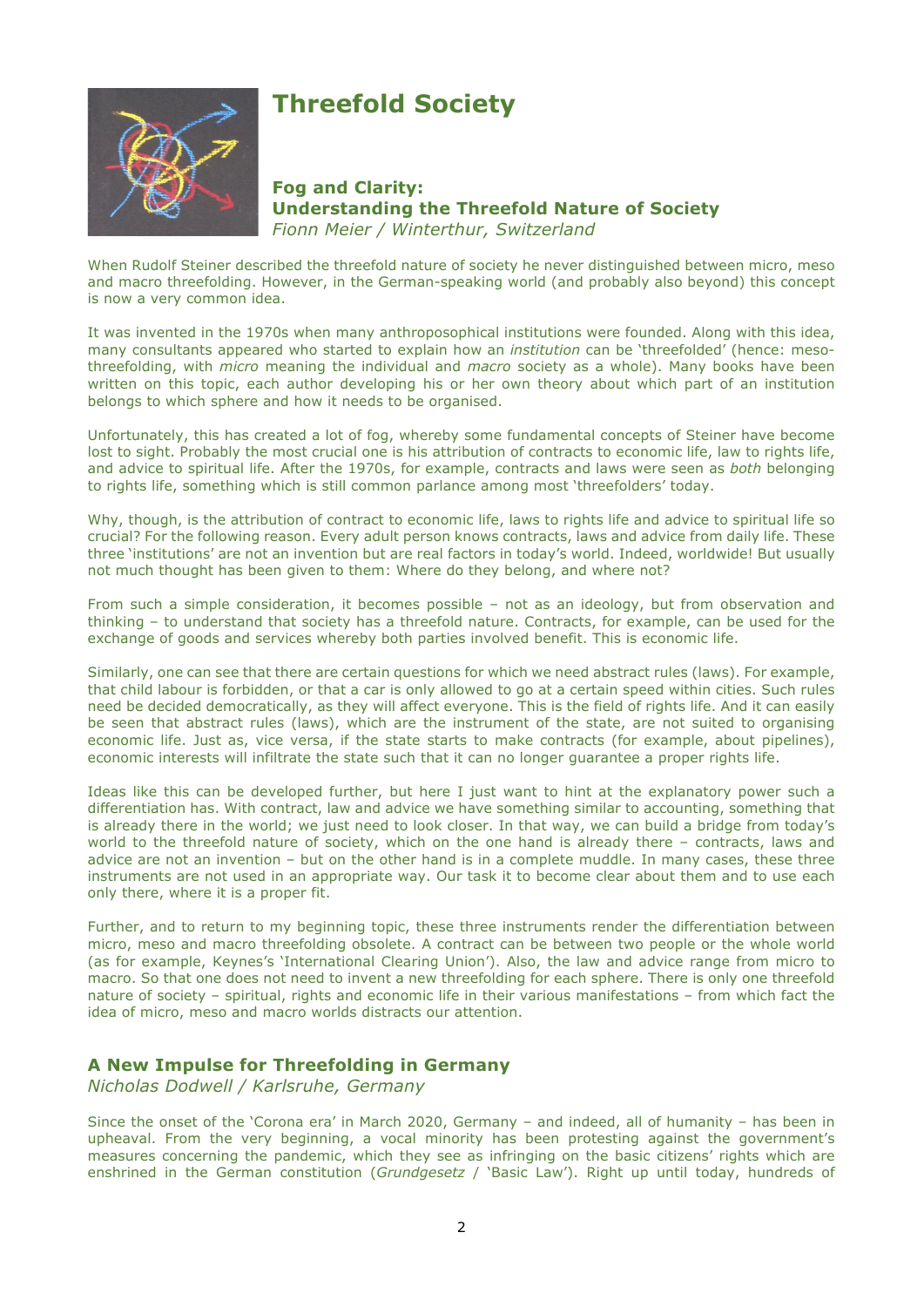thousands of people have been regularly protesting at demonstrations in Berlin, Leipzig and Vienna, to name just a few cities.

In the summer of 2020, two political parties were founded in order to gain access to parliament and to reverse the government's actions: *WiR2020* (which stands for Widerstand / resistance) and *dieBasis* (which stands for Basisdemokratie / direct democracy). With high hopes, *dieBasis* campaigned in the German federal election of September 2021. They were, however, disappointed, with a result of 1.35% of the vote.

Professor Christoph Hueck, formerly of the Stuttgart Seminar for Waldorf Kindergarten Teachers and now a member of *Akanthos Akademie*, was the pioneer who was a co-founder of both parties and who embedded the threefold social order in both of their preliminary party programmes. Together with a group of Waldorf teacher colleagues, I followed Christoph Hueck first to *WiR2020*, then to *dieBasis*. The message was: "There are many people here with an urgent interest in the threefold social order, but with little knowledge about it: come and tell them something!"

This was really the case, as we found out. Since then, we have been working as best we can, in the given situation. There is not yet an impetus for regular study groups, but we give short talks and write articles. An influential online lecturer is Axel Burkart, and a further threefolder, Reiner Schnurre, has made a well-received film which has just been released with English subtitles.<sup>2</sup> (See sidebar.)

I am well aware that Steiner warned against propagating threefolding in a party programme. On the other hand, he also advised that if you can get into parliament, you can pursue 'obstruction politics' to try to prevent decisions concerning spiritual or economic life.

*dieBasis* does not have a set party programme yet, just a preliminary 'framework'; which also contains a short passage on the threefold social order. This framework still awaits enlivening. The party has about 30,000 members, but many of them know nothing about threefolding. At the moment, I am part of an editorial team which issues a monthly online *Rundbrief der AG Dreigliederung nach Rudolf Steiner* (Newsletter of the Working Group for Threefolding according to Rudolf Steiner). Our main author is Stephan Eisenhut, the wellknown editor of the anthroposophical journal *Die Drei*. We have about 1,000 subscribers – not many compared to the total party membership – but still a sizeable number. These are the people we want to come into contact with; this is the reason we are in the party. A typical letter to the editor states: "We have a study group for threefolding in our local party chapter, and we are grateful for the input we get from your newsletter."

#### **An Aside** *chb*

Readers will make up their own minds, of course, but, while I think this film is worth watching as a primer in Steiner's threefold ideas, it is clearly staged. This makes for a fine film but undermines its objectivity. I also fear it is naïve about what is possible in Germany ever since the Treaty of Versailles effectively blocked Steiner's initiative, since when Germany has not been allowed to be herself nor, surely, will she be if that means giving expression to what Steiner had in mind.

For example, one should be wideeyed about the European Union. I simply do not understand how this construct is compatible with what Steiner described, let alone its currency – the euro. Apart from being linked to a central bank, which in Steiner's image of economic life would not be existing any more (central banking and associations cannot co-habit), the euro is a false, i.e. political, currency without a true economy related to it. Moreover, belonging as it does to a supernation not a nation, the European Central Bank is without a true polity and so answerable to no one, except the likes of the Goldman Sachs partners who regularly appear in EU public financial positions.

The only way past this, in my mind, is through three kinds of money as translated via accounting, because that is the only way to transcend the universal grip of the kind of thinking and policies that otherwise inform modern finance. Deutsche Bank or Lufthansa, for example, do not operate other than by Chicago or St Gallen rules. The fact that they keep German names is a mask.

Whether *dieBasis* will have more success in the future, I don't know. But for the moment – and I want to make the most of this moment – the party gives us a platform to learn about threefolding together with many newly interested persons. It is of course only a beginning, but it is also something worth doing. The impression I have gained is that the idea of threefolding is not that unknown in Germany, albeit 'under the radar'. It is fairly easy to talk with people about spiritual life, rights life and economic life, and also about Liberty, Equality and Fraternity. Take for example the Waldorf schools: there are about 245 in Germany – in every medium-sized town – and a good many teachers at each school see their institution, more or less, as a 'germ cell for free spiritual life', as Steiner called it. So the idea has spread.

We have by no means yet embarked on the propagation of financial literacy, or on matching Steinerian terminology (purchase money, loan money and gift money) to terms from bookkeeping. All our essays on money deal with their subject using Steiner's terms. At the moment, delving into this topic is for us, as they say in German, 'Zukunftsmusik' (future music). However, there is a growing interest in Local Exchange Trading Systems and other forms of locally organized economic networks as many anticipate economic difficulties in the future.

<sup>2</sup> https://www.youtube.com/watch?v=WLGifHCR3gg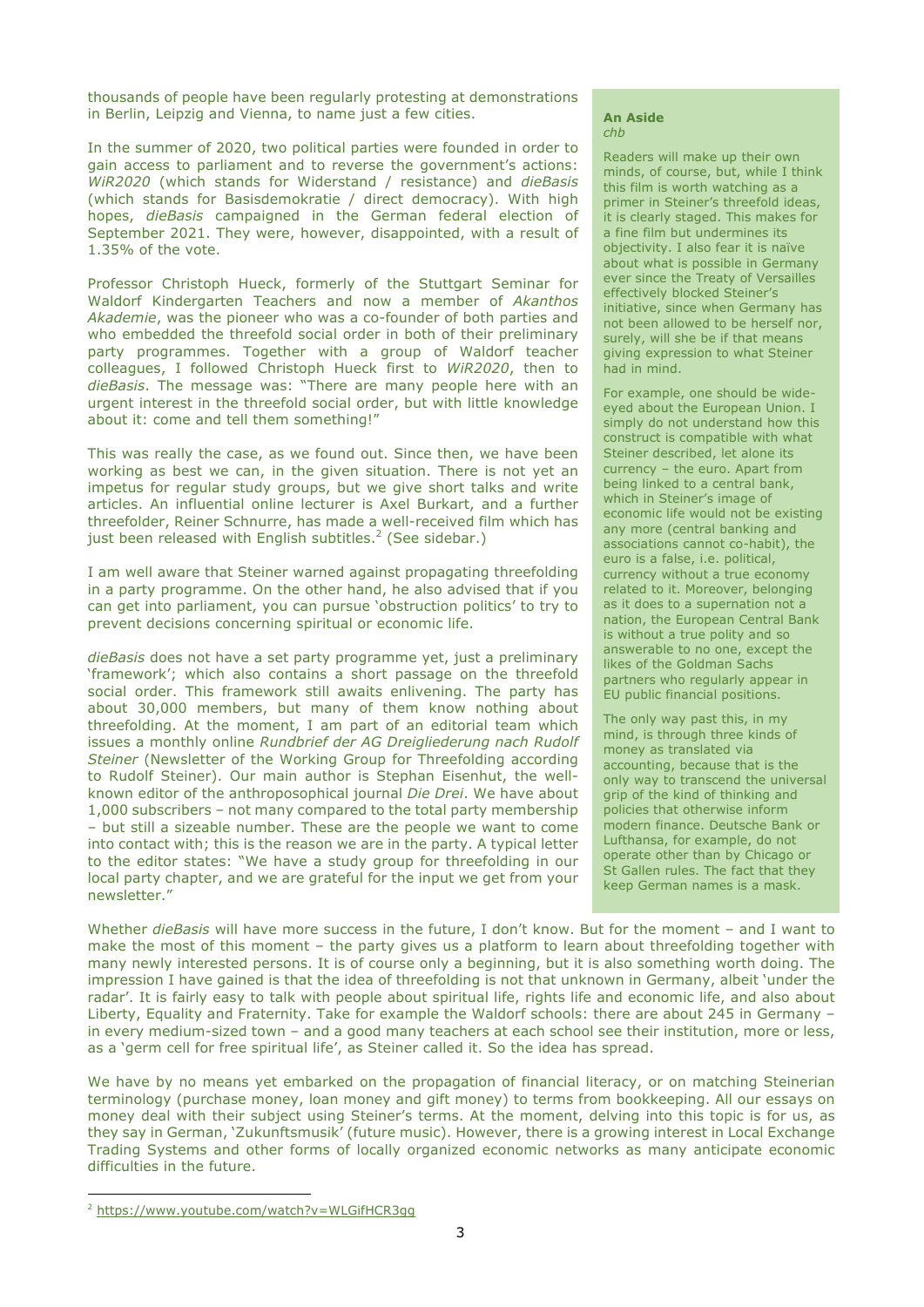

## **Associative Economics**

**It's a Great Day for Economics** *Marcelo Delajara / Mexico City*

## **2: Russian Pipelines and the Global Economy**

The situation that has arisen around the Russian-German Nord Stream 2 gas pipeline shows that humanity is still far from acknowledging the true relationship between economics, culture and politics. In particular, a century after World War I, it seems that we cannot organize our national societies and the relationships between them to profit successfully from a single world economy and enjoy a durable peace. The gas produced in one part of the world is needed in another part. The producers are ready to give it to the consumers. The consumers are ready to buy it. Economic value will be created in its extraction, transport, distribution and consumption at its destination. It will be cheaper than the gas imported from overseas. So what is the problem? Why has the project been halted by the German government?

The problem is that a Russian state-controlled company produces the gas, and that the consumers are in Germany or in other Central European countries. The transport of the gas is through an underwater gas pipeline (under the Baltic Sea), which means that the pipeline does not pass through any other national territory. Crucially, it does not go through Ukraine (like other Russian gas pipelines). This has led the government of Ukraine and other European governments to think that the Russian government could now block Ukraine economically, cutting off its gas supply, or even invading it, without jeopardizing the purchase of gas in Central Europe from Russia.

The Russian government has not denied its intentions to invade Ukraine, which now has a pro-Western government supported by the German government. Vladimir Putin has recently argued that economics should not be mixed with politics, so the project should go ahead. The former German Chancellor, Angela Merkel, replied that precisely he should not use the economy as cover for his geopolitics of expansion and domination over Ukraine. Moreover, according to the BBC, the project has infuriated the US government. The Americans fear that more Russian gas means more Russian influence and less share of the lucrative European gas market for American liquefied natural gas.

How can we untie this knot? In the previous paragraphs, I mention the word government many times. It is clear that political and economic interests are entangled here, without the possibility for those truly interested in moving forward to have decision-making power, or at least a say in the solution.

Ideally, a good starting point would be for the Russian government to admit that the sentiment of the majority of Ukrainians does not necessarily reflect that of the pro-Russian minority living in that country. Western governments should also stop demonizing Russia in the presence of a significant pro-Russian minority within Ukraine. That would allow Ukrainians, including the Russian minority, to agree freely among themselves on fundamental aspects of their culture, government, and coexistence in general.

It would also help, both in the short as well as in the long run, and this is true for all governments in oil and gas producing countries, if the Russian government handed over the control of the country's extractive economic activity to true entrepreneurs. In this way, producers, distributors, and consumers around the world would conduct this economic activity following the economic logic inherent in a single world economy. Consequently, the economics of the energy sector would better serve the interests of humanity as a whole. This, by the way, is also a necessary step if we are going to phase out the fossil fuels in favor of clean and sustainable sources of energy soon enough.

Finally, German, Swiss and other Central European gas consumers should hold talks with those countries' import and distribution companies, in order to define the true price of gas. Nothing good will come from threatening consumers with exorbitant prices should the Nord Stream 2 project fail to start. Consumers neither should be forced to buy equally expensive gas imported from the other side of the Atlantic Ocean just to limit Russian influence in Europe.

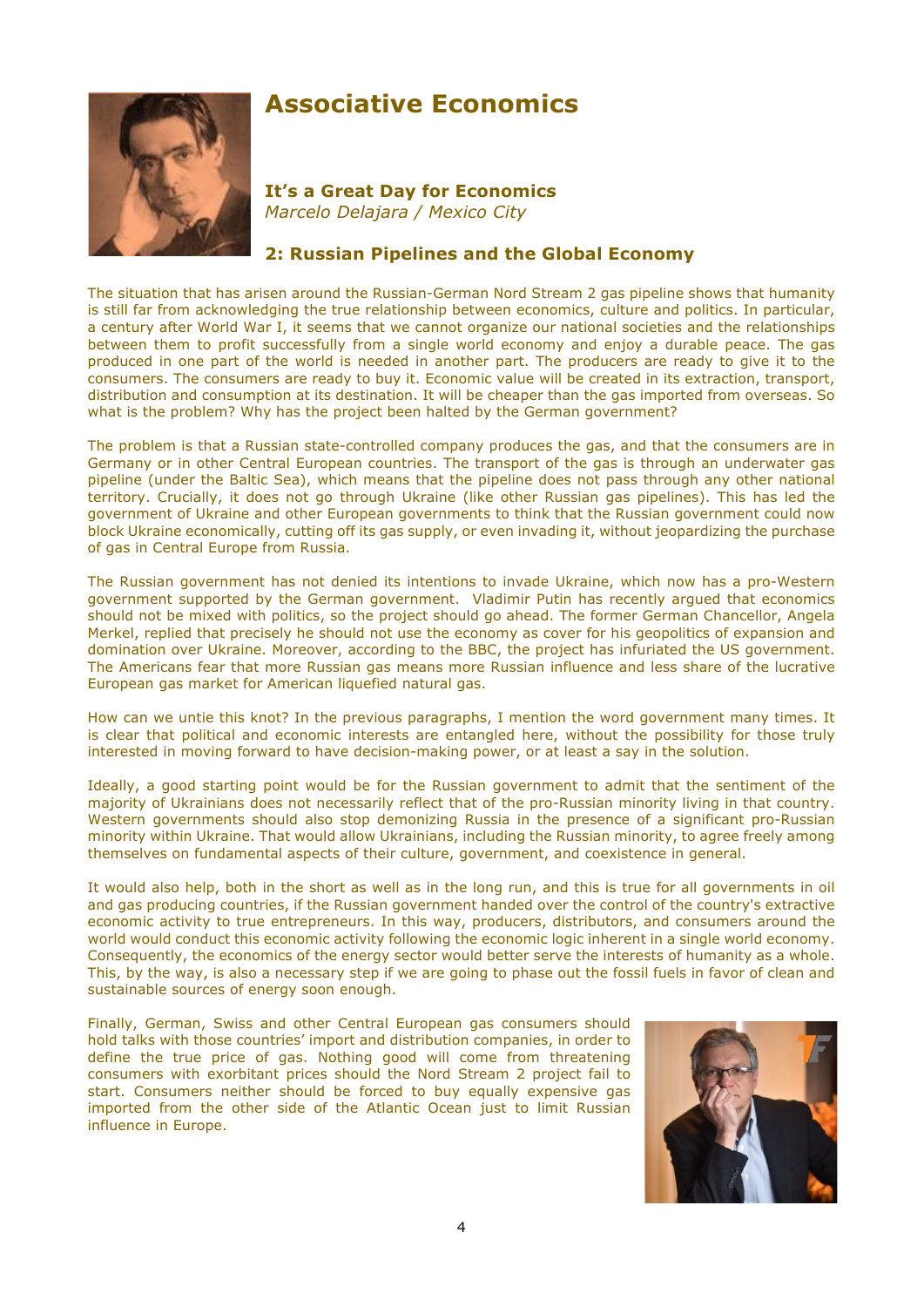### **The Plague and both their Houses…**

Twin finance down the ages

*Christopher Houghton Budd / Folkestone, England*

*From time to time, I participate in a gathering of monetary historians active in the City of London, and so a good place to have one's finger on the pulse of current thinking. Often this is not as far from associative economics as one might think. That is not lens used by the participants, of course, but this means they gather information with a kind of neutrality of expectation. This is then placed in a market perspective, but often I see something else. Based on a recent presentation by mainstream economists specialising in central banking, <sup>3</sup> what follows is a case in point. The text is after receiving comments from those concerned.*

In 1630 Venice suffered a combination of famine compounded by plague. The financial response was organised as a three-way affair between citizens' health (in this case), politics and economics. The plague caused a great loss of life (30%) and so also of human capital, as economists today describe it. A special indicator was the collapse of music 'production'. The availability of money froze as a further effect, and so public debt was issued by the Republic (backed by precious metal reserves, although there was over-issue which had to be compensated for against future tax revenues, i.e. future economic recovery). Normal financial disciplines were suspended temporarily – what today we might call quantitative easing overriding independent monetary policy.

This was all effected by *two* financial institutions. The *Banco del Giro*, responsible for deposits and linked to commerce (i.e. entrepreneurs and economic life proper) and the *Mint*, a department of the Treasury and so political, but also the provider of coin. In other words, *two* financial institutions working together to achieve a third, but higher, societal aim – public health (i.e. a 'public good', though one might also think of cultural or educational health in these terms). This anticipates by a long way the distinction between Debt and Issue at the Bank of England, for example, or the now repealed Glass Stegall Act that sought to separate retail banks from wholesale (merchant) banks. As also the distinction one can make between Cash and Credit, or narrow and broad money, reflecting what economists call Means of Exchange and Store of Value.4

The question the Venetian example gives rise to is where should such a balancing of the economy ideally take place today, how should it be given effect, and how does one ensure that it is beneficial for all and not a form of manipulation or élitest wealth transfer?<sup>5</sup>

The answer to this question depends on how one understands the relationship between the twin aspects of finance – at its simplest, revenue and capital. Is one a subset of the other, requiring us to prefer or consider one of them as primary? Or do they each have their own ground – material needs, and talents or capacities – requiring us as economists, entrepreneurs and financiers to bring them into their right relationship? Something that neither theory nor rules alone can do. Let alone an omnipotent algorithm.

For this, what accounting understands by Closing Entries is very useful – whereby on a regular basis one settles nominal accounts (income and expenditure) and restates real accounts (balance sheet). It is this that needs to find its macro-economic equivalent if the problem of balancing the economy is to be solved. Not only by external authorities, beyond whose grasp it is arguably becoming, but by every accounting entity of whatever size or scale, when, through the medium of the closing, it determines the allocation of so-called 'surplus value' by transferring its 'profit' to the equity account on the balance sheet, each in its own case and according to its circumstances.

More than that an individual or lone entity cannot do. But that much can be done! And if all entities acted in the same spirit, the world would rapidly achieve the kind of economic and financial stability that we are wont to expect of today's external control of finance, for that is the great difference between the first Renaissance and the second. This was not the thesis of Masciandaro and his colleagues, which was more a 'contrast and compare' exercise. But it does illustrate the twin-sided nature of economic and financial affairs, requiring, not a choice or conflict between them, but their synthesis and reconciliation 'above the fray of self-seeking',<sup>6</sup> no longer by central authorities only, but by people generally, i.e. the users of coinage and deposits (in whatever form), rather than the issuers or managers of them.

 $\overline{a}$ <sup>3</sup> Charles Goodhart, Donato Masciandaro and Stefano Ugolini: 'Pandemic Recession, Helicopter Money and Central Banking: Venice, 1630'. (https://cepr.org/active/publications/discussion\_papers/dp.php?dpno=15715) 4 One could also mention the IMF and the World Bank when working in concert.

<sup>&</sup>lt;sup>5</sup> In 1630 Venice the government was made up of merchants and, according to the paper cited here, the emergency funding was not intended to nor did it modify the substantial wealth differentials then existing.

<sup>&</sup>lt;sup>6</sup> The image is from Capie, Goodhart and Schnadt: 'Central bankers are, perhaps, seen as having more in common with the judiciary, than with politicians or commercial bankers; and are perceived as both technically expert, above the fray of self-seeking, and a necessary agent (of democratic government) for imposing order on a potentially unruly financial system.' *The Future of Central Banking*. Cambridge University Press, 1994, p.91.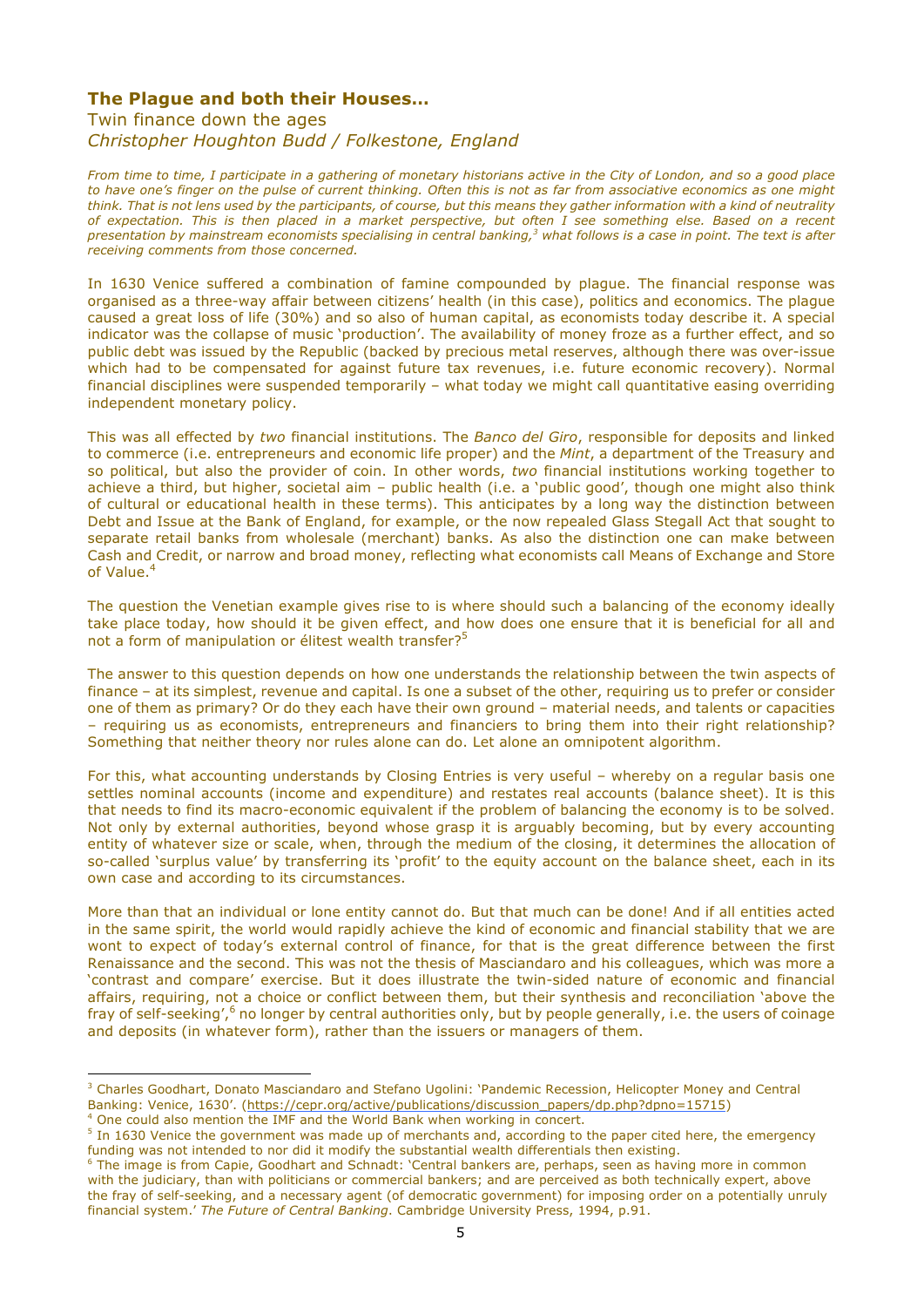

## **The Violent Birth of a System of Taxation in the First Days of the USA** *Stephen Vallus / Fayetteville, USA*

Most Americans have heard of the 'Whiskey Rebellion', as Alexander Hamilton named the uprising in 1794 with the intention of denigrating the protesters. But who among us realize just how serious an event this was?

In a familiar story in history, war and bondholders were involved. The latter were represented by one Robert Morris who had trade partners spanning from Philadelphia to New Orleans, Europe and the West Indies. William Hogeland writes, "On behalf of Congress, Morris helped make a deal with France for a large cash loan dedicated to paying bondholders their interest in bills of exchange, as good as gold."7 These bills of exchange were "certificates issued by merchant firms and European governments and banking houses, backed by firms' coin reserves, payable in cash on set dates" – this, in contradistinction to the rapidly depreciating Continental paper currency the new government was offering! There was some arbitrage involved as well, a topic omitted here for the sake of brevity. Hogeland concludes [that], "Morris and the revolution financed each other."

During the war, Congress made Morris superintendent of finance. But this was not enough for him. He was looking for an ongoing income stream for the bondholders. States were supposed to pay requisitions to Congress but often they funded their militias instead. Morris decided that taxing all the citizens and enforcing payment with Federal soldiers was the answer to this problem.

Alexander Hamilton, on the other hand, wanted to set up a financial system for the new government and proposed that the \$25m of war debt owed by the several states be consolidated and serviced by the federal government. His proposal, the Funding Act of 1790, which dovetailed with Morris's aim, was accepted in 1791 along with what became known as the 'whiskey tax'. This excise tax was the first tax on a domestic product in the history of this country.

Morality (billing it as a 'sin tax') sold the idea to Congress, but the economic effects were dire for those on the western frontier of Pennsylvania. Wheat farmers could use whiskey not only as a *means of exchange*, but since coin (specie) and credit were scarce, also a *store of value.* The devil is in the details, but suffice it to say that because of lower transportation costs, the eastern urban distillers were barely affected by the tax as opposed to their rural counterparts. Years of conflict over collection of the tax between Western Pennsylvanians and the central government culminated in a militia of 9,500 troops Western being sent to put down the rebellion – in an area with a population of 17,500. These troops were led by ... Alexander Hamilton.<sup>8</sup>

Historian Bouton takes his fellow scholars to task for going along with Hamilton's ruse of a name. He proposes the 'Pennsylvania Regulations' instead. Bouton presents evidence to show that this and other uprisings of the period were intended by the participants to *regulate the government –* especially in the area of taxation. Groups with names such as "the Association, the Society of United Freemen, the General Committee [were] each dedicated to regulating the 'audacious and corrupt administrations' in the state and national governments." In parallel with today's political crisis, the issue was not tax collection *per se* but rather a show of force. Just as today's 'leaders' have their eyes on the global community, Hamilton was concerned about stopping this nascent movement before it spread.

In the end, it was not force that ended the rebellion but rather the realization on the part of the farmers who had taken up arms that they were committing treason. It was difficult to police all the western frontier areas, so tax collections never reached a meaningful level. The Jefferson administration ended the tax in 1801.<sup>9</sup>

What this, all too brief account makes clear is that we have much enquiry to pursue with regard to the financial history of the United States. For example, what were the tax policies promulgated by the Federal government that exacerbated tension between North and South leading to the Civil War? Bearing in mind that the British were the primary market for cotton produced by the American South, what were the roles of Britain and France in the War? Hundreds of local bank-issued local currencies thrived and died throughout the 19<sup>th</sup> Century. What was the tension between gold and silver during this time in which the US evolved from a primarily agrarian to an industrial power? Were the British involved in the founding of the Federal

 $\overline{a}$ <sup>7</sup> *The Whiskey Rebellion, George Washington, Alexander Hamilton and the Frontier Rebels who Challenged America's Newfound Sovereignty,* William Hogeland. Scribner, New York, 2006, 31-31. 8 *Taming Democracy, "The People," the Founders, and the Troubled Ending of the American Revolution,* Terry Bouton.

Oxford University Press, New York, 2007, 44ff, 227-228.<br><sup>9</sup> Ibid.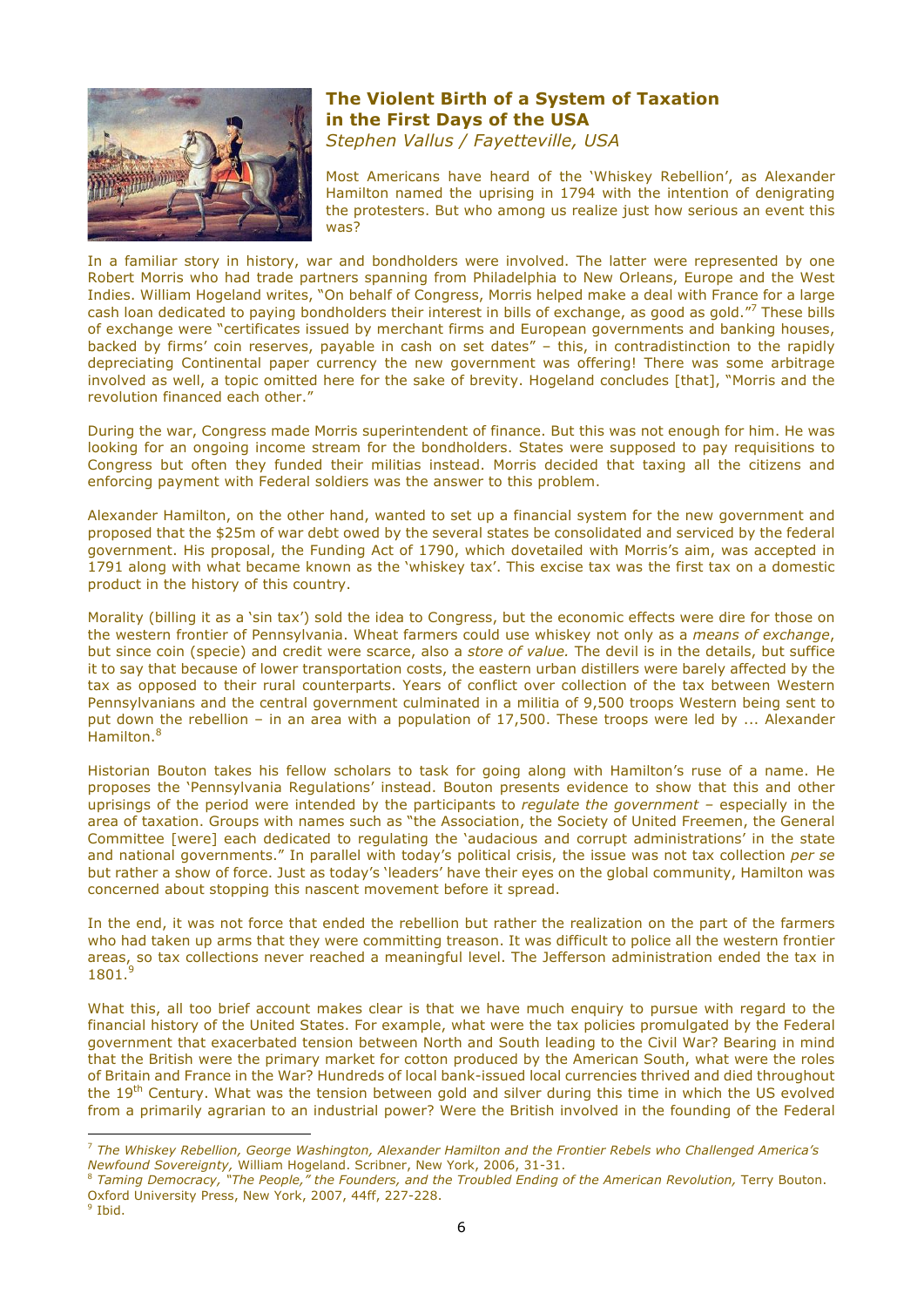Reserve in 1913? During the the 20<sup>th</sup> century, the US evolved from a global industrial power to a financial one.10 If in fact US power is now in decline, what does this mean for our work and the role of the US in the world? Is it true to say that the government controls the currency but not the money? And how is this to be understood in terms of associative economics?

#### *Some general references:*

*Private Property and the Limits of American Constitutionalism: The Madisonian Framework and Its Legacy*, Jennifer Nedelsky. University of Chicago Press: Chicago, 1994.

Hugh Rockoff, "The 'Wizard of Oz' as a Monetary Allegory," *Journal of Political Economy* 98.4 (1990), as summarized by William L. Silber in *The Story of Silver: How the White Metal Shapes America and the Modern World* (Princeton University Press, 2019), 25–26.



## **Making Socially Responsible Investing truly Responsible** *Patrick O'Meara / Washington DC, USA*

There is much afoot in the United States that might be seen as a hopeful yet blind groping towards a healthy social organism. A significant example is the interest from many quarters in socially responsible investing (SRI), now often renamed ESG investing with its aim of evaluating investments on the basis of their envir onmental, social and governance merits. The many organizations active in this arena extend beyond those actually investing to others that are focused on representing these

concerns from different vantage points, including environmental, labor rights and governance-oriented organizations. The phenomenon of a variety of private organizations working to bring about social change can be considered an outgrowth of the proclivity to form groups or associations that has long been identified as characteristic of American culture.

#### **Equity as the claimant of residual income**

But other characteristics deeply embedded in American culture are huge obstacles that prevent SRI from bringing about the meaningful change that many of its supporters seek. One major obstacle is the cherished assumption that equity must be the claimant of residual income. There exists a widely and deeply held belief that capital provision equates to ownership, whether of land or of shares in a company, and ownership entitles one to any profits that arise. Any attempt to limit or, in the case of economic rents, end the flow of these profits into the accounts of owners is fought vigorously and regarded with great suspicion. SRI takes this belief for granted too. Profit maximization based on ownership through capital provision remains its goal. It therefore neither perceives nor attempts to overcome this huge obstacle embedded in people's thinking.

#### **Collateralized or secured credit**

 $\overline{a}$ 

This notion of ownership leads naturally to a financial system based on collateralized or secured credit. This constitutes a second huge obstacle to SRI becoming something meaningful as it again does not seek something different. Secured credit is meant to be insurance for the lender, reducing the risk of loss. The borrower in turn benefits from a higher return as long as the underlying income stream continues or grows. When applied widely to anything that has direct financial value this approach to managing risk creates the highly complex and mesmerizing capital markets which define our economic life. Interdependent market values change quickly to reflect new information, feeding on each other throughout the booms and busts of each cycle. SRI remains under the powerful spell cast by these capital markets, failing to imagine that there exists a different, ultimately more economic way of dealing with risk and understanding the sources of value.

#### **Cultural freedom and the First Amendment to the Constitution**

Another deeply embedded characteristic of American culture could offer a means of overcoming these obstacles if it came to understand its economic aspect. This is the ideal of cultural freedom as embodied, for instance, in the First Amendment to the Constitution. This ideal remains unfulfillable as long as the financial basis of cultural freedom is not found. This basis can be found when the relationship between the cultivation of capacities and the productive using up of these capacities is considered. To acknowledge and manifest clearly this relationship entails the transformation of economic life through the overcoming of these two obstacles. In general terms, this happens when the cultivation of capacities, education broadly understood, is financed with profits after a limited return is made to those providing capital to an undertaking. In other words, education must become a main recipient of residual income.<sup>1</sup>

<sup>&</sup>lt;sup>10</sup> Or was the causation the opposite: emancipated finance drove industrialisation? – *chb*.

<sup>&</sup>lt;sup>11</sup> With the proviso of education understood as representative of cultural life more generally, consider Richard Eells's book, *The Corporation and the Arts*, New York: The Macmillan Company, 1967.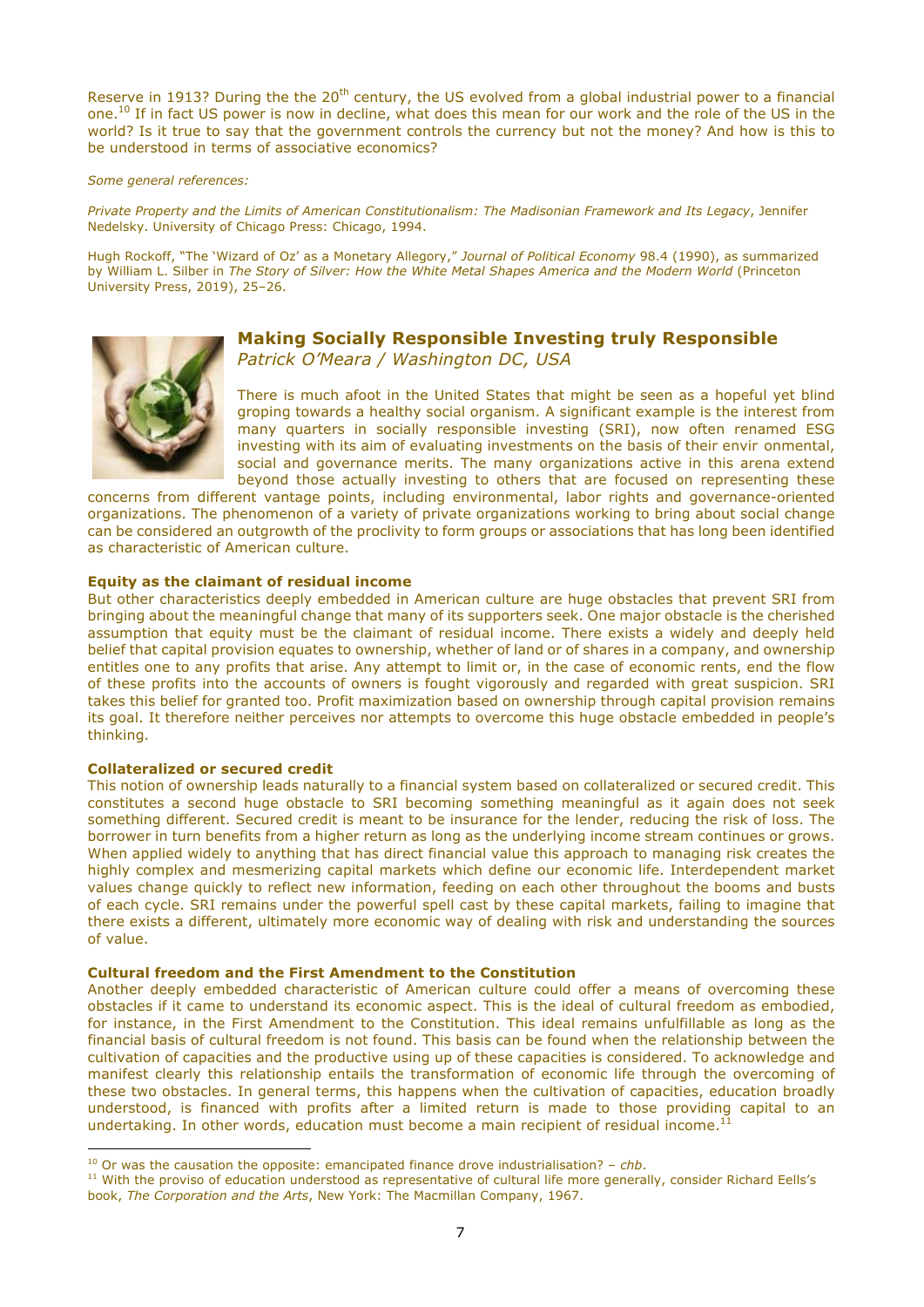But this can happen only to the extent that the spell of financialization is broken. It must become clear how a conscious relationship between the cultivation of capacities and their productive use creates a new way of relating to risk and providing insurance against failure that takes the place of the capital markets to a great extent. Instead of expected profits being capitalized, traded, borrowed against and discounted at different rates, actual excess profits are used as they arise to fund their ultimate source, education, and to offset temporary deficits when appropriate. Then if operational changes are needed they are made directly in response to deficits and surpluses instead of in the round-about (and wasteful) way through the cost of capital, competition and the bankruptcy process. Instead of being propped up through external leverage, the economy would then pulled up through the suction of the capital flow decisions made inside it.

#### **We shall overcome one day…**

What happens to the obstacle of the cherished idea of ownership when profits are managed in this way? It is entirely overcome but through private ordering not through government edict. Equity rights, including holding title to land, narrow to include a limited return only on actually invested capital. Value derived from possession, from the right to deny access to others, no longer operates. Ownership in the sense of having responsibility then comes to rest with those deciding how profits will be used in light of the need to support education (in the wide sense meant here) and offset deficits.

The first challenge for those pursuing SRI is to understand that these obstacles exist and must be overcome. This means understanding that truly responsible investing involves allowing profits to be managed, *and allocated*, with respect to the need to finance the cultivation of capacities. But it also means understanding how doing this aligns perfectly with the deeper and often hidden ideals that animate our culture. For the ideal of cultural freedom thereby becomes realizable while the legal basis of owning property is left untouched at the same time as true ownership comes to mean taking responsibility for how profits are used.

Once this understanding is acquired, the challenge then becomes how the many organizations pursuing SRI can begin to implement truly responsible investing. What investment vehicles can be created that gather funds to invest in this way, some of which would accept limited returns, others of which would seek no return at all? What methods of recapitalization can be employed to reorient existing companies in a healthy direction? What relationships with pass-through foundations and between companies can be established to begin creating an immediate connection between profits and financial needs? Only by meeting this challenge would SRI make a profound contribution towards creating a healthy social organism, which would as a matter of course have a threefold nature.

Without this, or something close to it, SRI becomes a misnomer.

**2022** is an important year in the story of associative economics, marking the **100th** anniversary of its inauguration through a series of lectures given by Rudolf Steiner in July and August 1922 (*Economics – The world as one economy*. Search aeBookstore.com). It is something of a mystery, bordering on tragedy, that these lectures are so little known and so little taken up because the challenges they addressed are with us still, as is the relevance of Steiner's response. Only now they are compounded by 100 years of moving in the wrong direction.

We should by now be seeing the end of nation-state economies; with nations finding their own rights life by, counter-intuitively, allowing economic life to become global and to be rested on the economics of sharing, something that is impossible if people do not make primary their need for individual autonomy (i.e. a free spiritual life).

If it is not to be slave to markets, politicking and all manner of manipulation, such a single global economy requires its own governance, which in turn presupposes viable axioms – the axioms, that is, of partnership or what in French is called *fraternité*. The economics that belongs to this, the economic conception that allows it to have practical expression, is what Steiner's lectures outline. Their rubric 'associative economics', is derived from his image that the players in economic life need to associate with one another and not compete against one another if a truly human economy is what is sought.

Quite how, when or where this approach will take root long – and deeply enough to become tomorrow's story – remains to be seen. But the name of this journal, now in existence under various guises for 20 plus years (https://economics.goetheanum.org/publications/newsletters), is about precisely that:

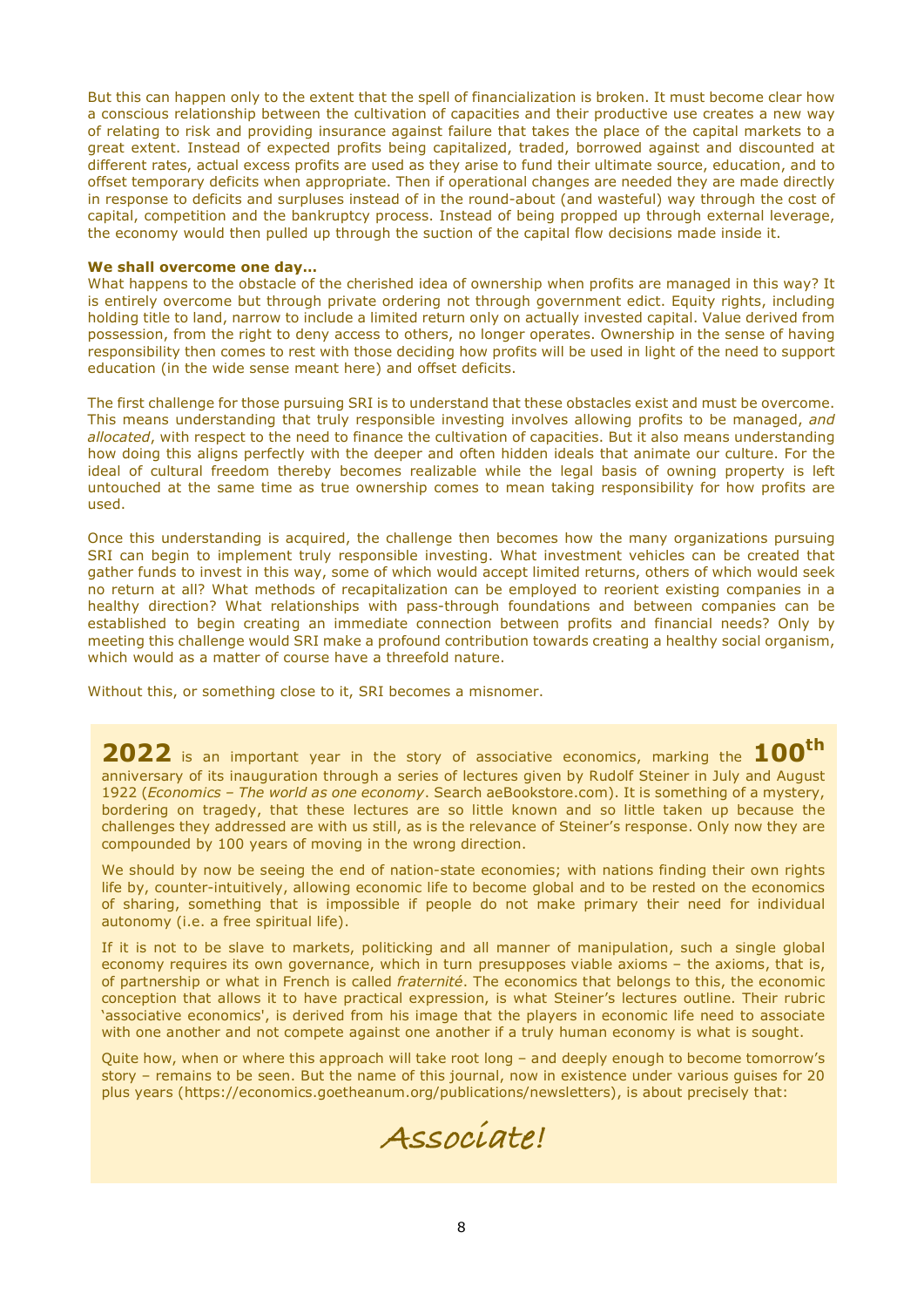

## **Associative Financial Literacy**

## **Associative Bookkeeping**<sup>12</sup>

A work-in-progress report

*Compiled by CHB mainly from contributions by Daniel Osmer, Stephen Vallus and Stephen Torr*

Accepting, per Steiner, that capital becomes emancipated through traders trading with traders,  $13$  this is why merchant banks are at the forefront of financial evolution. But with this development comes the growth of egotism as the driver of economic life, giving rise to owners or representatives of capital attempting to separate it from the wider economy, especially the real economy.

This manifests as capital (equity) becoming – in our minds, but not in reality – emancipated from liability status, as if it were not a debt of some kind. In the USA, a turning point for this development occurred during the second half of the  $19<sup>th</sup>$  century, as the profession of accounting came to prominence simultaneously with the emergence of steel, rail and oil corporations (Rockefeller, Morgan, Vanderbilt, etc. and their shareholders). A 'science of accounts' was introduced in the first issue of the *Bookkeeper,* where accounting was viewed as a mathematical science – see the work of Charles Sprague and his '*Algebra of*  Accounts' (1880).<sup>14</sup> This new 'accountics' represented double-entry bookkeeping as an algebraic opposition – a formula, whereby the entire trial balance can be expressed at its simplest and most correct as Assets = Liabilities.

Benjamin Franklin and his colleagues would have understood why capital is a liability account and also not exclusively private. Even the first American merchant investment houses (families) honored the original accounting equation and acted accordingly until the  $20^{th}$  century.<sup>15</sup> But Sprague, by manipulating the equation using the rules of algebra, questioned the convention whereby debt and equity (own capital) were both considered to be liabilities. "How can that be?" It did not make sense; how can capital be a liability? It should be: Assets = Liabilities + Equity, or Own Capital with both signifying Proprietorship.

In 1882, an article in the *Bookkeeper* then wondered, "Is the Capital Account a Liability?" The founding members of the New York University Business School, established in 1900, were also the architects and promoters of the adoption of the new accounting equation. The new formula was common sense and was thought to capture the essence of double-entry bookkeeping. The practice spread westward through various schools and universities as the accounting profession gained status and importance in an economicallyexpanding America undergoing industrial revolution and huge growth of the 'share' company or stock corporation.<sup>16</sup>

There seems to be a thread from the origins of the 'capital account' to Sprague's Algebra of Accounts and his 'formula' modifications directly to how accounting is introduced in most *all* university education in the USA. *College Accounting*, <sup>17</sup> for example, states the following: "An equation expressing the relationship of assets, liabilities and owner's equity is called the fundamental accounting equation (assets = liabilities +

 $\overline{a}$ <sup>12</sup> As understood here, *bookkeeping* refers to the entering of transactions into a (god-) given framework; *accounting* refers to interpreting, analysing and modifying that framework. 'God-given' because bookkeeping is not a human invention. "Rather, because bookkeeping was a science rooted in the ultimate explanation of the universe, one needed to teach the science of bookkeeping and its principles rather than to rely on abstract, arbitrary rules. Through the science of accounts one gained access to the immutable reality of bookkeeping." – Keith P. McMillan. (1998) "Science of accounts: Bookkeeping rooted in the ideal of science," *Accounting Historians Journal*: Vol. 25: No. 2, Article 2. Available at: hpps://egrove.olemiss.edu/aah\_journal/vol25/iss2/2. This supports the idea that, however accurately it is done, bookkeeping still requires the entrepreneur (the one whose accounts are being kept) to verify not only the placing of a transaction and its arithmetic correctness, but the truthfulness of its expression of the reality behind it. No algorithm can displace this function. This has to be "based on information supplied by the client," as every audit report attests.

<sup>13</sup> See closing remarks in Lecture 3, pp. 54-5, *Economics – the world as one economy*. Search aeBookstore.com <sup>14</sup> Charles Ezra Sprague (October 9, 1842 – March 21, 1912) was an American accountant, born in Nassau, Rensselaer County, New York.

<sup>&</sup>lt;sup>15</sup> The story of Goldman Sachs is interesting here. Goldman would only invest where there was a possibility of real new value being created, rather than speculation. He did not agree with the partnership becoming a publicly quoted company where the intention was to transfer liability to shareholders. See *When Money was in Fashion*, June Breton Fisher, Palgrave Macmillan 2010.

<sup>&</sup>lt;sup>16</sup> The best source and citation for all this is from the *Science of accounts: Bookkeeping in the Idea of Science,* by<br>Keith P. McMillan (op. cit.).

 $^{17}$  6<sup>th</sup> Edition 1997 by McQuaid and Bille, Houghton Mifflin Company Boston and New York, chapter 1, page 9.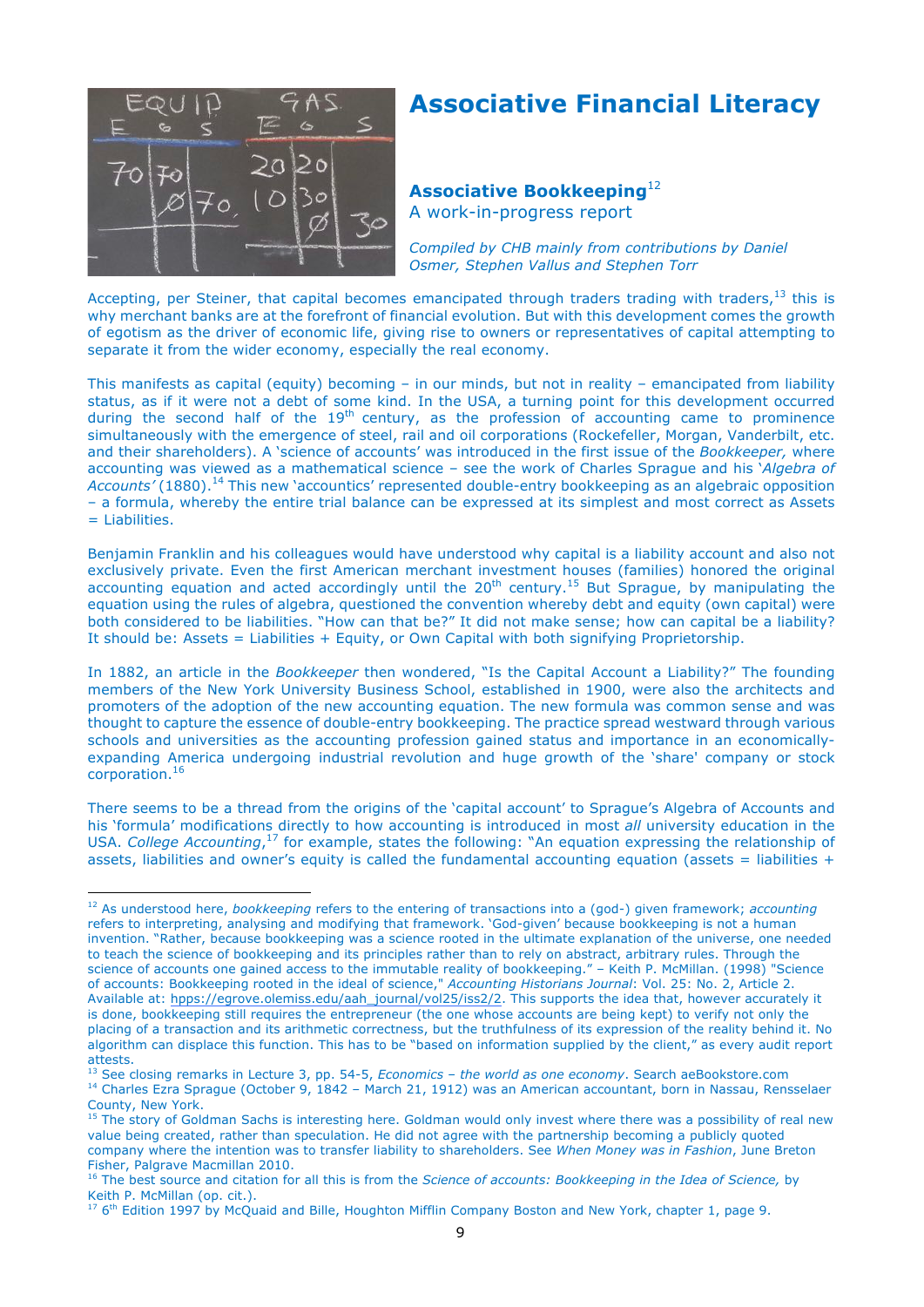owner's equity). We'll be dealing with this equation constantly from now on." It is further pointed out that owner's equity, net worth, capital and proprietorship are equivalents, just as Sprague describes in 1880.

McMillan goes on to say: "…by deduction from the basic algebraic equation, Sprague was able to illustrate in these two tables what required other authors to deploy numerous rules and to distort the connotations of words. Importantly, Sprague separated the balance sheet equation or the equation of value into two different states, at rest and in motion. This appears to correlate with the manner in which physical objects would be analyzed, at rest and in motion… The equation of value was seen to contain all the intricacies of the double-entry system and truth in political economy." **III. Double Entry Accounting: Equation Approach (American)**

Also from McMillan: "In 1887, Sprague, the most prominent and respected practitioner and theorist of the science of accounts, presented a monumental lecture series at the School of Library Economy at Columbia University.18 This course on accountics would be cited many times in the next decade. The new word University.<sup>19</sup> This course on accountics would be cited many times in the next de<br>'accountics' would become the technical term for the 'science of accounts.'"<sup>19</sup> a "history of values" experience of accordance of accordance of accordance of accordance of accordance of accordance of accordance of accordance of accordance of accordance of accordance of  $\alpha$ 

The accounting equation is shown below in full:



**Assets = Liabilities + Proprietorship** 

The story of the modifications of the 'Venetian Method' as it travelled westward through Antwerp, London and Edinburgh to Boston and Philadelphia begins by considering single entry as it existed before doubleentry accounting. Before the Renaissance, what one might call the 'purse account, was single-entry bookkeeping that merely tracked what was happening in one's account. When 15 came in and then 7 went out, one tracked what was happening using Roman numerals in a narrative format, as the place system of Indo-Arabic numerals was not yet widely known or used (and with it the concept, actually from India, of zero). There was no such thing as 'adding it up in one's head' to get 'the result' unless you were one of the rare students of Leonardo of Pisa. The result became known by physically, spatially, moving representative objects from one side to the other so one could 'see' the result through this external transposing process.<sup>20</sup> Rather than

*XV came into the purse; VII went out of the purse*

with today's consciousness, we would simply write one above the other:

*Cash came in = increase of 15 Cash went out = decrease of 7*

This was before double-entry bookkeeping came into play and before our consciousness was drastically altered through the extraordinary event known as the Renaissance. The above example of single-entry bookkeeping is really the precursor to the balance sheet. Consciousness changes with the times, so the need became not only to see what I have, but to see where what I have came from. As also what went out: where did it go? How can one 'see' the origin of the 15 cash that came into the purse, which must have come from somewhere, just as the 7 must have gone to somewhere. Rather than

*XV came from somewhere in the World; VII went to somewhere in the World*

*Cash from? = decrease of 15 Cash to? = increase of 7*

 $\overline{a}$ 

<sup>19</sup> "Science of accounts: Bookkeeping rooted in the ideal of science." Op. cit.

<sup>&</sup>lt;sup>18</sup> The first American school of librarianship opened at Columbia University on 5 January 1887 as the School of Library Economy. The term *library economy* was common in the U.S. until 1942, replaced by *library* 

*science*."https://en.wikipedia.org/wiki/Library\_science - cite\_note-13 – Wikipedia 12/8/2021 7:45 AM

<sup>2</sup> Chatfield, Michael and Vangermeersch, Richard, "History of Accounting: An International Encyclopedia" (1996). *Individual and Corporate Publications*. 168. h6ps://egrove.olemiss.edu/acct\_corp/168 "In the 1850s, private accounting teachers followed the migration westward. E.G. Folsom's mercantile college in Cleveland, under H.B. Bryant and H.D. Stratton, eventually grew into a chain of over 50 commercial business colleges, teaching the rules of bookkeeping to, among others, John D. Rockefeller.

<sup>&</sup>lt;sup>3</sup> From the American Accounting Association, The Accounting Hall of Fame; Established at Ohio State University in 1950: https://aaahq.org/Accounting-Hall-of-Fame/members/1953/Charles-Ezra-Sprague.

<sup>&</sup>lt;sup>20</sup> It is not so long since the varying ownership of gold stocks in Fort Knox was tracked by daily movements of bullion between the 'rooms' of their changing owners.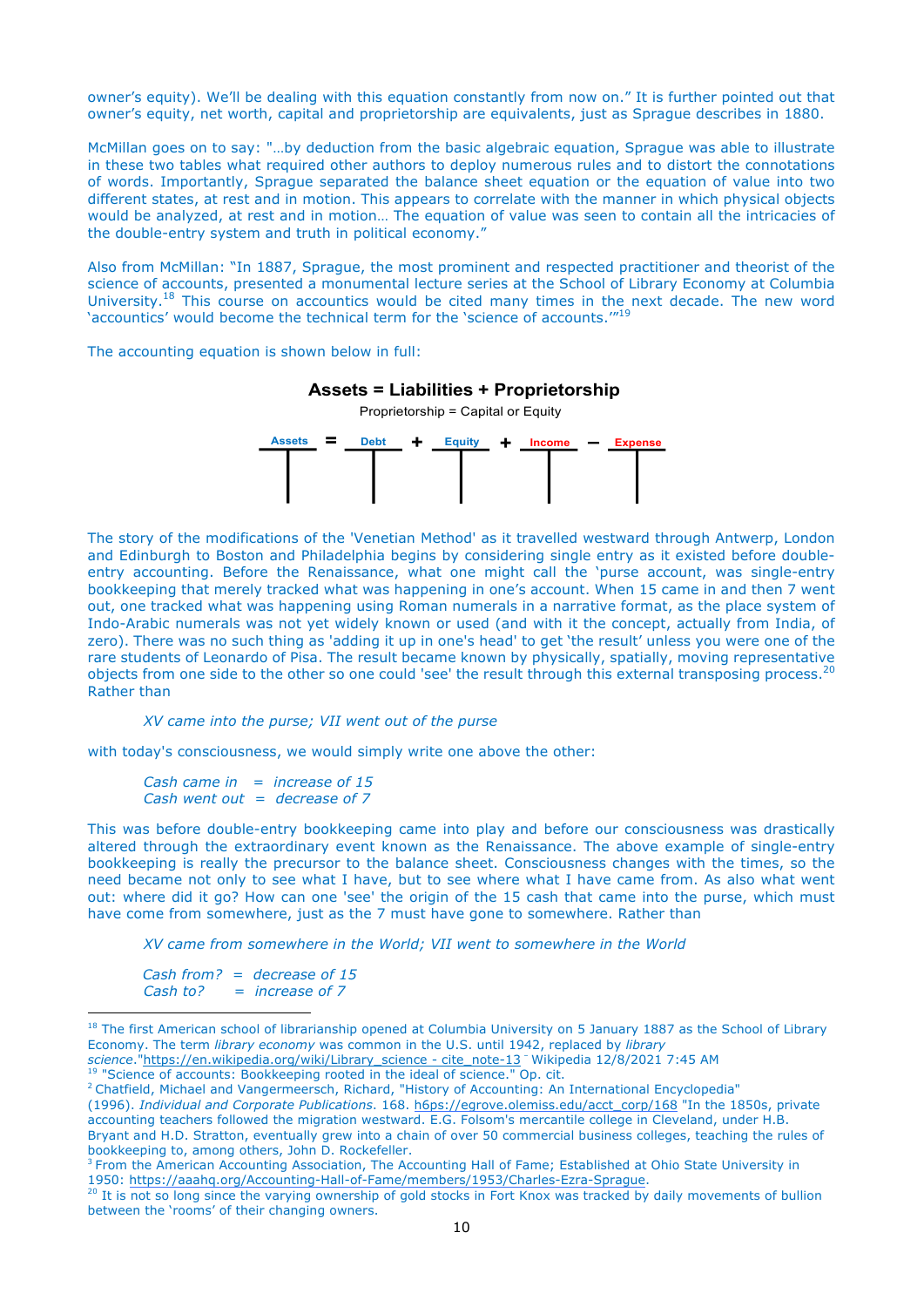This created a closed system where each transaction that happened to one could be seen as from oneself but also as its counterpart in the world. A new type of account became possible that did not really exist before – the capital account – culminating in what we now call the balance sheet accounts, where the balances are carried forward, i.e. endure. The addition of this capital account under the new double-entry technique made for the balancing possibility in the single-entry example.



The capital account is on the passive side as a liability account because it came from outside the entity being accounted for, as per the 'separate entity' concept. The active and passive accounts always balance to zero, showing the resources needed on the left and the financing of the resources on the right.<sup>21</sup> Can you imagine using Roman

numerals and no possibility of simply adding and subtracting for doing your accounts? At this point, it is Assets = Liabilities; or Active side = Passive side.

With the beginning of double-entry bookkeeping and the capital account, a further distinction occurred between accounts that represent 'my' activity, 'my' trading – income and expenditure accounts (which are temporary and nominal, in that they represent values now gone and at the end of the accounting period are not carried forward but closed out or cleared to zero, ready for a new start), and the permanent and enduring account balances that are carried forward to the next period. This distinction is the basis of the universal language that stands behind today's global financial structure.

When the trading accounts are closed one can see the consequences and effects of one's activity in the world with all those with whom one has conducted one's business. And now, one can ask: Did I receive enough from the world or too much? Were my prices too low or too high? Today's automaticity prevents this question arising, although the clearing of trade accounts through consensus and voluntary cooperation did make a brief appearance among the merchants of Venice along with accumulated surplus forming the first great 'pools of capital'.

## **October 29, 1929: The Great Crash and the Great Closing**

Meg Freeling / Columbus, USA*<sup>22</sup>*

A *Chicago Herald Examiner* headline: 'Rosenwald Aids Workers Caught in Stock Market; Sears Roebuck Head Arranges to Furnish Collateral for Brokers.'

"He made not less than a hundred separate decisions in this one day, many of them of momentous implication… He saved hundreds of persons from immediate bankruptcy. He saw his own fortune in the collapse which culminated this day reduced by a hundred million dollars. He saw his business and his personal affairs plunging inev itably into the most troubled waters. It was one of the happiest days of his life."

In "Awakening to Global Bookkeeping" written in 1997, Marc Desaules, a director of several businesses in Switzerland, including agriculture and pensions, described the uniqueness and function of each of the three primary accounts used in bookkeeping. He first explained the Balance Sheet as a way to see one's present situation – "what I owe and what I have (am owed)" at a precise moment in time. Then he described the Income and Expense Account as a way, through double-entry bookkeeping, to create "a precise technical relationship that henceforth relates the observer and the world he observes... My activity has consequences in the world and the Income and Expenditure Account shows the importance and the nature of these consequences." Desaules summarizes the first two aspects of accounting by saying, "The Balance Sheet expresses a relationship in space. The Income and Expenditure Account measures a current, a flow... It expresses process, a relationship in time."

Yet there is a third aspect of double-entry bookkeeping: the Closing. It exists only for an instant, so it is outside both space and time. Desaules said, "By means of the Closing, the Balance Sheet accounts are adjusted, the Income and Expenditure accounts are brought to zero, and the resulting surplus or deficit for the period becomes visible." At the Closing the resulting surplus or deficit is liberated from its connection to the Income and Expense account and redistributed. The question at this point becomes, 'To whom does the Result belong?' Most people assume: 'It belongs to me!'

Desaules continues, "But this is a flagrant short circuit that neither recognizes the different nature of the Closing nor puts it to profitable use. The possibility for an awakening and freedom provided by this third

 $21$  What economists call the financing of the means of production.

<sup>22</sup> Excerpt from 'Julius Rosenwald: A Worthy Harbinger?' *Associate!* June, 2018, available here:

http://economics.goetheanum.org/fileadmin/economics/Articles\_and\_Papers/Julius\_Rosenwald\_MF.pdf